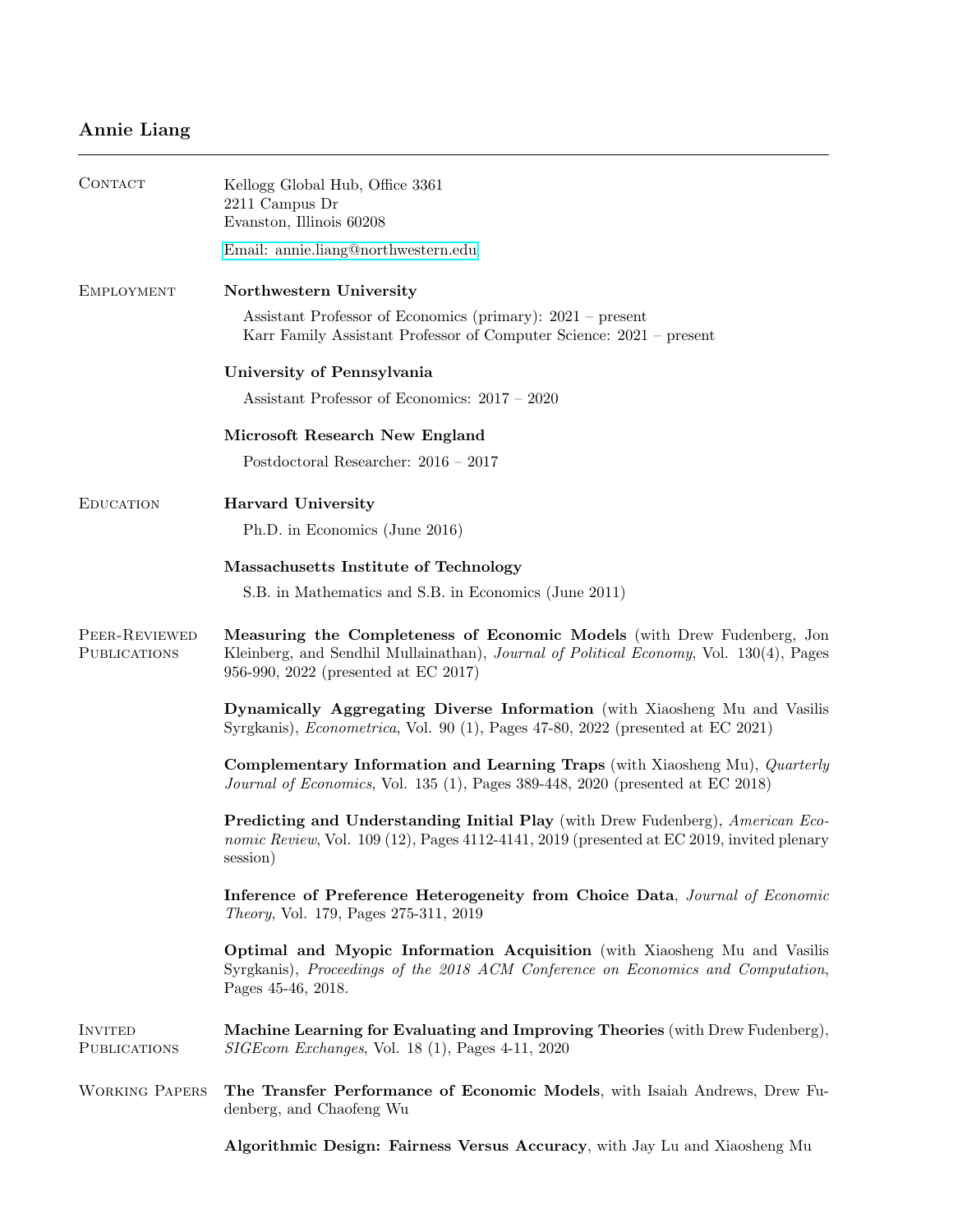|                            | How Flexible is That Functional Form? Quantifying the Restrictiveness of<br>Theories, with Drew Fudenberg and Wayne Gao (presented at EC 2021)<br>• selected as the "Exemplary AI and Computation Track Paper" at EC '21                                                                                                           |
|----------------------------|------------------------------------------------------------------------------------------------------------------------------------------------------------------------------------------------------------------------------------------------------------------------------------------------------------------------------------|
|                            | Data and Incentives, with Erik Madsen (presented at EC 2020)                                                                                                                                                                                                                                                                       |
|                            | Games of Incomplete Information Played by Statisticians                                                                                                                                                                                                                                                                            |
| GRANTS AND<br>AWARDS       | NSF CAREER Grant SES-2145352, "Information, Algorithms, and Learning," 2022-2027                                                                                                                                                                                                                                                   |
|                            | American Economic Review Excellence in Refereeing Award, 2019                                                                                                                                                                                                                                                                      |
|                            | NSF Grant SES-1851629 (with Aislinn Bohren), "Learning from Diverse Sources and Mod-<br>$\text{els}$ ," 2019-2022                                                                                                                                                                                                                  |
|                            | University Research Foundation Grant (with David Dillenberger)                                                                                                                                                                                                                                                                     |
|                            | Kravis Award for Outstanding Undergraduate Teaching in Economics, University of Penn-<br>sylvania, 2018-2019                                                                                                                                                                                                                       |
| PROFESSIONAL<br>ACTIVITIES | Referee for AEJ: Micro, American Economic Review, AER: Insights, Econometrica, Eco-<br>nomic Journal, International Economic Review, Journal of Economic Theory, Journal<br>of Political Economy, Management Science, Theoretical Economics, The Review of Eco-<br>nomics and Statistics, and Quarterly Journal of Economics.      |
|                            | Reviewer for STOC, Artificial Intelligence.                                                                                                                                                                                                                                                                                        |
|                            | ACM Conference on Economics and Computation (EC)<br>• Program Committee: $EC$ '17 - $EC$ '20<br>• Workshop Chair: EC '20, EC '21<br>$\bullet\,$ Area Chair: EC '21                                                                                                                                                                 |
|                            | Conference/Workshop Organization:                                                                                                                                                                                                                                                                                                  |
|                            | • NeurIPS Workshop: Human and Machine Decisions (co-organized with Daniel Re-<br>ichman, Joshua Peterson, Kiran Tomlinson, and Tom Griffiths), 2021                                                                                                                                                                                |
|                            | • NeurIPS Workshop: Learning in the Presence of Strategic Behavior (co-organized<br>with Nika Haghtalab, Yishay Mansour, Omer Ben-Porat, David Parkes), 2021<br>• Algorithms and their Social Impact (co-organized with Avrim Blum, Ben Golub,<br>Samir Khuller, Jason Hartline, and Aravindan Vijayaraghavan), part of the North- |
|                            | western CS Quarterly Theory Workshop, 2021                                                                                                                                                                                                                                                                                         |
|                            | • Machine Learning and Strategic Behavior (co-organized with Ben Golub, Jason Hart-<br>line, Marciano Siniscalchi, and Alireza Tahbaz-Salehi), part of the Northwestern<br>Quarterly CS+Econ Workshop, 2021                                                                                                                        |
|                            | • NeurIPS Workshop: Machine Learning for Economic Policy (co-organized with Nika<br>Haghtalab, Jamie Morgenstern, Alex Trott, David Parkes, and Stephan Zhang), 2020                                                                                                                                                               |
|                            | • Economics of Data Conference (co-organized with Michael Kearns and Rakesh Vohra),<br>hosted by the University of Pennsylvania Warren Center, 2018                                                                                                                                                                                |
|                            | • Predictive Game Theory (co-organized with Jason Hartline), part of the Special<br>Quarter on Data Science and Online Markets hosted by the Northwestern CS De-<br>partment, 2018                                                                                                                                                 |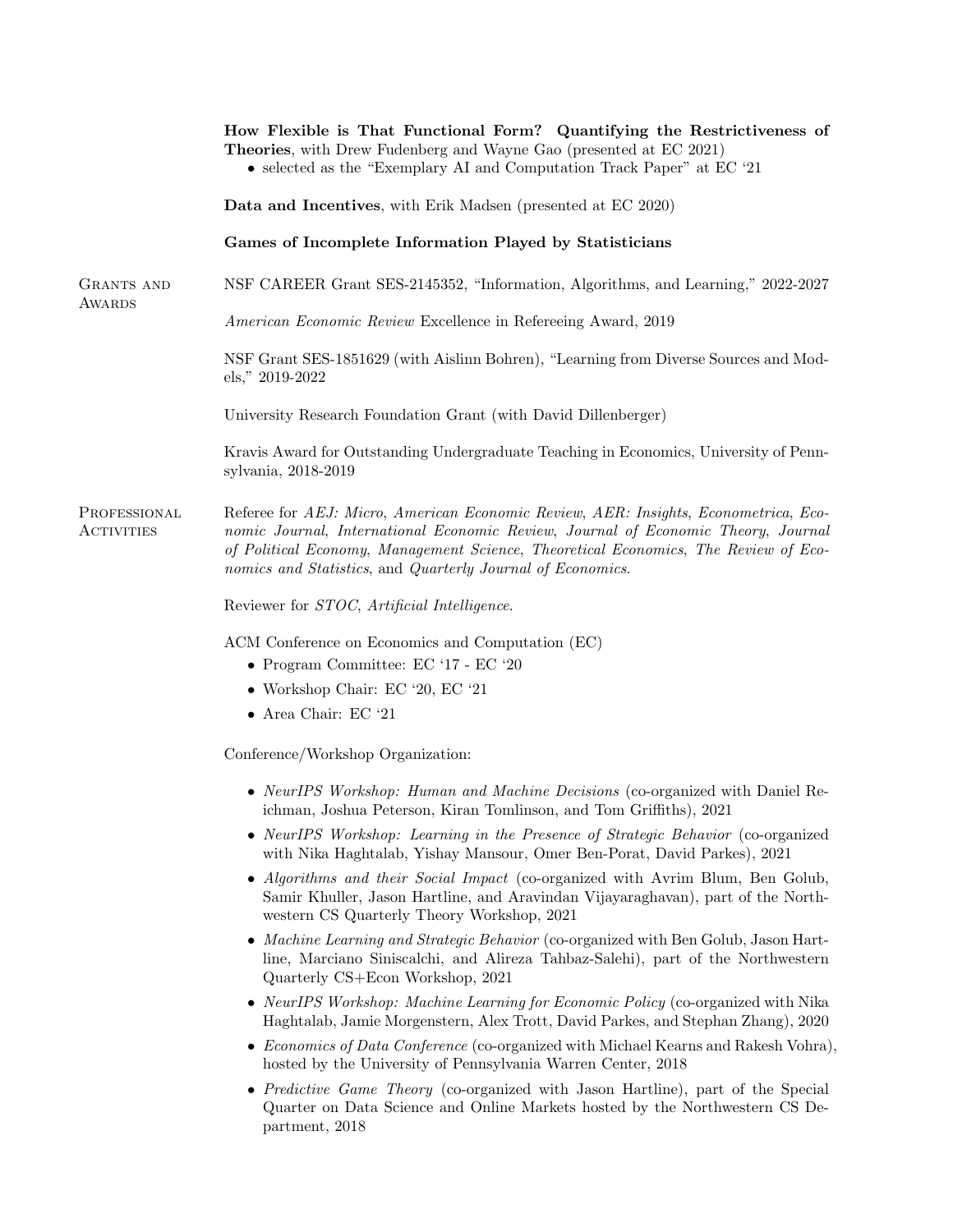Invited Talks 2021-2022. Seminars: Princeton Behavioral & Experimental, Berkeley-UChicago Behavioral, Western Ontario, Northwestern Econometrics, Stanford Behavioral & Experimental, University of Wisconsin-Milwaukee, UMichigan Statistics, Israel Algorithmic Game Theory, Berkeley Haas, Harvard Kennedy School, Berkeley Economics, Tepper CMU, Harvard Behavioral/Experimental, London Business School, Paris School of Economics, Harvard-MIT, UBC, UChicago Econometrics. Conferences: INFORMS Session on "Platforms, Data, and Algorithms," International Workshop on Economic Theory, SIGecom Winter Meeting, Simons Workshop: Learning in the Presence of Strategic Behavior, Behavioral Incentives/Mechanisms Mini-Conference. Plenary: WINE 2021.

> 2020-2021. Seminars: University of Aalto, Emory University, Microsoft Research, MIT Sloan, University of Arizona, LUISS, Duke-UNC, Harvard CS-Econ Seminar, Research on Algorithms and Incentives in Networks (Stanford), Peking University (CS), Virtual Seminar in Economic Theory, University of Michigan, Joint Asian Theory (co-organized by Kyoto U, Osaka U, NTU, Academia Sinica, HKBU), Virginia Tech, University of Pisa, NYU Quantitative Methods Seminar, Coller School of Management (Tel Aviv University), Virtual Market Design (co-organized by Bonn, Manheim, Paris, and Karlsruhe), Peking University (Economics), CUHK-HKU-HKUST Joint Theory, LMU Munich, Seminars in Economic Theory (Warwick). Conferences: AEA 2020, 32nd Stony Brook Conference on Game Theory, Workshop on Strategic Communication and Learning (Stonybrook), Workshop on Applications of Revealed Preference, EC '21, RINSE, SITE Psychology and Economics (Stanford).

> 2019-2020. Seminars: University of Maryland, Georgetown University, UCLA, University of Edinburgh, Northwestern CS, BU, University of Oxford, UCL, University of Warwick, Northwestern Economics. Conferences: NYU Stern IO Day, Simons Workshop (Berkeley), Workshop in Experiments, Revealed Preferences, and Decisions, SITE Dynamic Games (Stanford).

> 2018-2019. Seminars: Brown, University of Chicago, EUI, Harvard/MIT, NYU, New Economic School, Higher School of Economics, UT Austin, Berkeley, University of Michigan SBEE, University of Pittsburgh/CMU, Cornell Johnson SBE, Kellogg Strategy, UCSD, Central European University, CERGE-EI, University of Bonn, University of Cologne. Conferences: The "FATE" of Technology: Fairness, Accountability, Transparency, and Ethics (Warren Center, UPenn), Arizona State University Economic Theory Conference, East Coast Behavioral/Experimental Conference, Nemmers Conference in Honor of David Kreps (Northwestern), Barcelona GSE Summer Forum: Workshop on Stochastic Choice, 30th Stony Brook Conference on Game Theory, Workshop on Information Economics (Queen Mary University at London), Summer Institute in Computational Social Science (Princeton), RINSE. Plenary: "Highlights Beyond EC" session at EC '19.

> 2017-2018. Seminars: Princeton (Behavioral/Experimental), UCLA, LSE, Cambridge University, Stanford (Behavioral/Experimental), Stanford (Theory). Conferences: Cambridge Area Economics and Computation Day (Microsoft Research), AEA, Influence and the Media Workshop (John Hopkins), Predictive Game Theory Workshop (Northwestern CS), Cowles Conference in Economic Theory, EC '18, European Summer Symposium in Economic Theory (Gerzensee), Workshop on Learning and Strategic Behavior (Toyota Technological Institute in Chicago), European Summer Meeting of the Econometric Society.

> 2016-2017. Seminars: University of Toronto, University of Rochester, Columbia University, IIES (Stockholm University), Tel Aviv University. Conferences: YoungEC Workshop (Tel Aviv University), Pennsylvania Theory Conference, EC '17, Big Data Conference (Harvard CMSA), SITE Experimental Economics (Stanford).